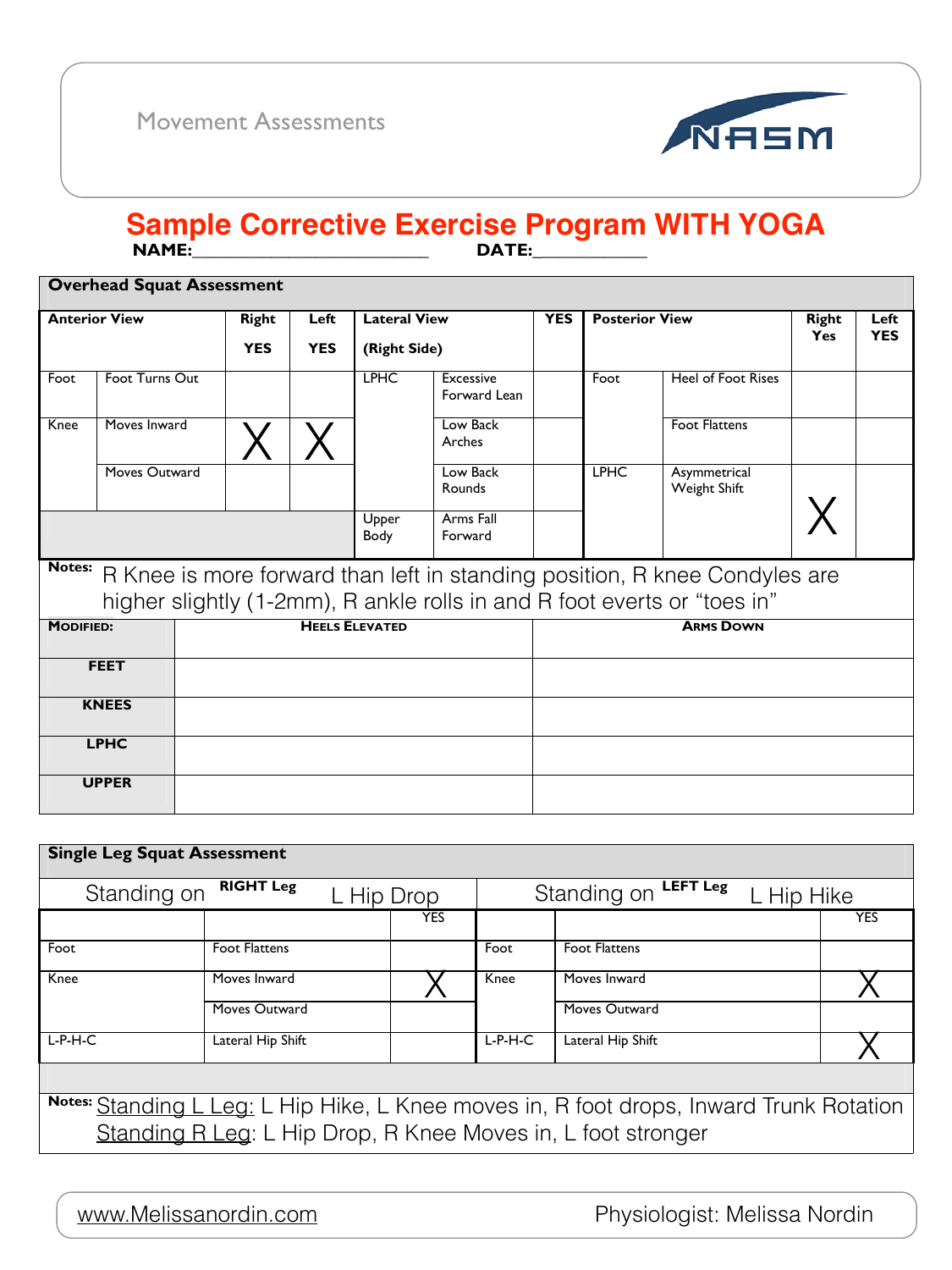



| <b>View</b>     | <b>Checkpoint</b>                                | <b>Compensation</b>                                                        | <b>Probable</b><br><b>Overactive</b><br><b>Muscles</b>                                                                             | <b>Probable</b><br><b>Underactive</b><br><b>Muscles</b>                                                                                                                                            | <b>Example</b><br><b>Flexibility Exercise</b><br>(SMR & Static)                                    | <b>Example</b><br><b>Strengthening</b><br><b>Exercise</b>                               |
|-----------------|--------------------------------------------------|----------------------------------------------------------------------------|------------------------------------------------------------------------------------------------------------------------------------|----------------------------------------------------------------------------------------------------------------------------------------------------------------------------------------------------|----------------------------------------------------------------------------------------------------|-----------------------------------------------------------------------------------------|
| <b>Anterior</b> | Foot                                             | Foot Turns Out                                                             | Soleus<br>Lat. Gastrocnemius<br><b>Bicep Femoris (short</b><br>head)<br>Tensor Fascia Lata                                         | Med. Gastrocnemius<br>Med. Hamstring<br><b>Gluteus Medius/</b><br><b>Maximus</b><br>Gracilis<br>Popliteus                                                                                          | <b>Calf Stretch</b><br>Hamstring Stretch<br><b>Standing TFL Stretch</b>                            | Single-leg Balance<br>Reach                                                             |
|                 | Knee                                             | Moves Inward                                                               | <b>Adductor Complex</b><br><b>Bicep Femoris (short</b><br>head)<br>Tensor Fascia Lata<br>Vastus Lateralis<br>Lat. Gastrocnemius    | <b>Gluteus Medius/</b><br><b>Maximus</b><br><b>Vastus Medialis</b><br>Oblique (VMO)<br>Med. Hamstring<br>Med. Gastrocnemius                                                                        | <b>Adductor Stretch</b><br><b>Hamstring Stretch</b><br><b>TFL Stretch</b><br><b>Calf Stretch</b>   | Lateral Tube Walking<br><b>Ball Squat</b><br>w/Abduction<br>Ball Bridge w/<br>Abduction |
|                 |                                                  | Moves Outward                                                              | Piriformis,<br><b>Biceps Femoris</b><br>Tensor Fascia Lata<br>Gluteus Minimus/<br><b>Medius</b>                                    | <b>Adductor Complex</b><br>Med. Hamstring<br><b>Gluteus Maximus</b>                                                                                                                                | Piriformis Stretch,<br>Hamstring Stretch<br><b>TFL Stretch</b>                                     | Ball Squat w/<br>Adduction<br>Ball Bridge w/<br>Adduction                               |
| Lateral         | $L-P-H-C$                                        | <b>Excessive</b><br>Forward Lean                                           | <b>Soleus</b><br>Gastrocnemius<br><b>Hip Flexor Complex</b><br><b>Abdominal Complex</b><br>(rectus abdominus,<br>external oblique) | <b>Anterior Tibialis</b><br><b>Gluteus Maximus</b><br><b>Erector Spinae</b>                                                                                                                        | <b>Calf Stretch</b><br>Hip Flexor Stretch<br><b>Ball Abdominal</b><br>Stretch                      | <b>Ball Squat</b>                                                                       |
|                 |                                                  | Low Back Arches                                                            | Hip Flexor Complex<br><b>Erector Spinae</b><br>Latissimus Dorsi                                                                    | <b>Gluteus Maximus</b><br>Hamstrings<br><b>Intrinsic Core</b><br>Stabilizers (transverse<br>abdominis, multifidus,<br>internal oblique<br>transversospinalis,<br>pelvic floor muscles)             | Hip Flexor Stretch<br>Latissimus Dorsi<br>Stretch<br><b>Erector Spinae</b><br>Stretch              | <b>Ball Squat</b><br>Floor Bridge<br><b>Ball Bridge</b>                                 |
|                 |                                                  | Low Back<br>Rounds                                                         | Hamstrings<br><b>Adductor Magnus</b><br><b>Rectus Abdominus</b><br><b>External Obliques</b>                                        | <b>Gluteus Maximus</b><br><b>Erector Spinae</b><br><b>Intrinsic Core</b><br>Stabilizers (transverse<br>abdominis, multifidus,<br>internal oblique,<br>pelvic floor muscles,<br>transversospinalis) | <b>Hamstring Stretch</b><br><b>Adductor Magnus</b><br>Stretch<br><b>Ball Abdominal</b><br>Stretch  | Floor Cobra<br><b>Ball Cobra</b><br><b>Ball Back Extension</b>                          |
|                 | Upper Body<br>Arms Fall<br>Forward<br>Pectoralis | Latissumus Dorsi<br>Major/ Minor<br><b>Teres Major</b><br>Coracobrachialis | Mid/Lower Trapezius<br>Rhomboids<br><b>Rotator Cuff</b><br><b>Posterior Deltoid</b>                                                | Latissumus Dorsi<br>Stretch<br>Pec Stretch<br><b>SMR Thoracic Spine</b>                                                                                                                            | Floor Cobra<br><b>Ball Cobra</b><br>Squat to Row                                                   |                                                                                         |
|                 |                                                  | Forward Head<br>(pushing/pulling<br>assessment)                            | Levator Scapula<br>Sternocleidomastoid<br><b>Scalenes</b>                                                                          | Deep Cervical Flexors                                                                                                                                                                              | Levator Scapula<br>Stretch<br>Sternocleidomastoid<br>Stretch<br><b>Scalene Stretch</b>             | Tuck chin, keeping<br>head in neutral<br>position during all<br>exercises               |
|                 |                                                  | Shoulder<br>Elevation<br>(pushing/pulling<br>assessment)                   | <b>Upper Trapezius</b><br>Sternocleidomastoid<br>Levator Scapulae                                                                  | Mid/lower Trapezius<br>Rhomboids<br><b>Rotator Cuff</b>                                                                                                                                            | <b>Upper Trapezius</b><br>Stretch<br>Sternocleidomastoid<br>Stretch<br>Levator Scapulae<br>Stretch | Floor Cobra<br><b>Ball Cobra</b>                                                        |

287 [www.Melissanordin.com](http://www.Melissanordin.com) Physiologist: Melissa Nordin

## **Sample Corrective Exercise Program WITH YOGA**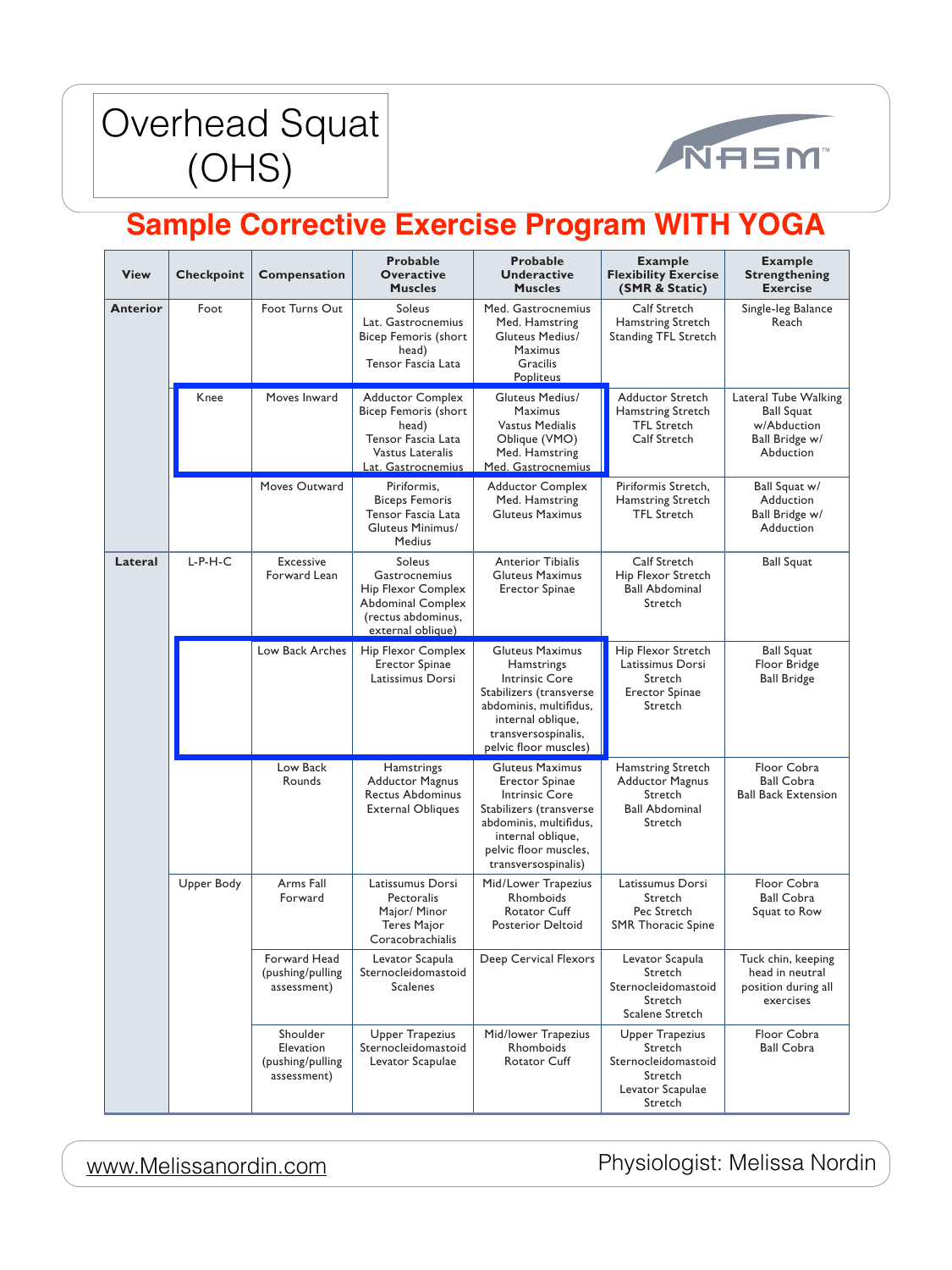

Physiologist: Melissa Nordin



### rhead Squat STORICAL Separations Table (COLIC) Overhead Squat (OHS)

| <b>View</b>      | <b>Checkpoint</b> | Compensation                 | <b>Probable</b><br><b>Overactive</b><br><b>Muscles</b>                                                                      | <b>Probable</b><br><b>Underactive</b><br><b>Muscles</b>                                                        | <b>Example</b><br><b>Flexibility</b><br><b>Exercise</b><br>(SMR & Static)                                                                    | <b>Example</b><br><b>Strengthening</b><br><b>Exercise</b>                      |
|------------------|-------------------|------------------------------|-----------------------------------------------------------------------------------------------------------------------------|----------------------------------------------------------------------------------------------------------------|----------------------------------------------------------------------------------------------------------------------------------------------|--------------------------------------------------------------------------------|
| <b>Posterior</b> | Foot              | <b>Foot Flattens</b>         | Peroneals<br>Lat.<br>Gastrocnemius<br><b>Bicep Femoris</b><br>(short head)<br><b>Tensor Fascia</b><br>Lata                  | <b>Anterior Tibialis</b><br><b>Posterior Tibialis</b><br>Med.<br><b>Gastrocnemius</b><br><b>Gluteus Medius</b> | Peroneal Stretch<br><b>Calf Stretch</b><br><b>Hamstring</b><br>Stretch<br><b>Standing TFL</b><br>Stretch                                     | Single-Leg<br><b>Balance Reach</b><br>Single-leg Medial<br><b>Calf Raise</b>   |
|                  |                   | <b>Heel Rises</b>            | Soleus                                                                                                                      | <b>Anterior Tibialis</b>                                                                                       | Soleus Stretch                                                                                                                               | Single-leg<br><b>Balance Reach</b><br>Single-leg Squat                         |
|                  | $L-P-H-C$         | Asymmetrical<br>Weight Shift | Adductor<br>Complex<br>TFL<br>(same side)<br>Piriformis<br><b>Bicep Femoris</b><br><b>Gluteus Medius</b><br>(opposite side) | Gluteus Medius,<br>(same side)<br>Adductor<br>Complex<br>(opposite side)                                       | <b>Adductor Stretch</b><br><b>TFL Stretch</b><br>(same side)<br>&<br>Piriformis<br>Stretch<br><b>Hamstring</b><br>Stretch<br>(opposite side) | <b>Gluteus Medius</b><br>(same side)<br>Adductor<br>Complex<br>(opposite side) |

## **Sample Corrective Exercise Program WITH YOGA**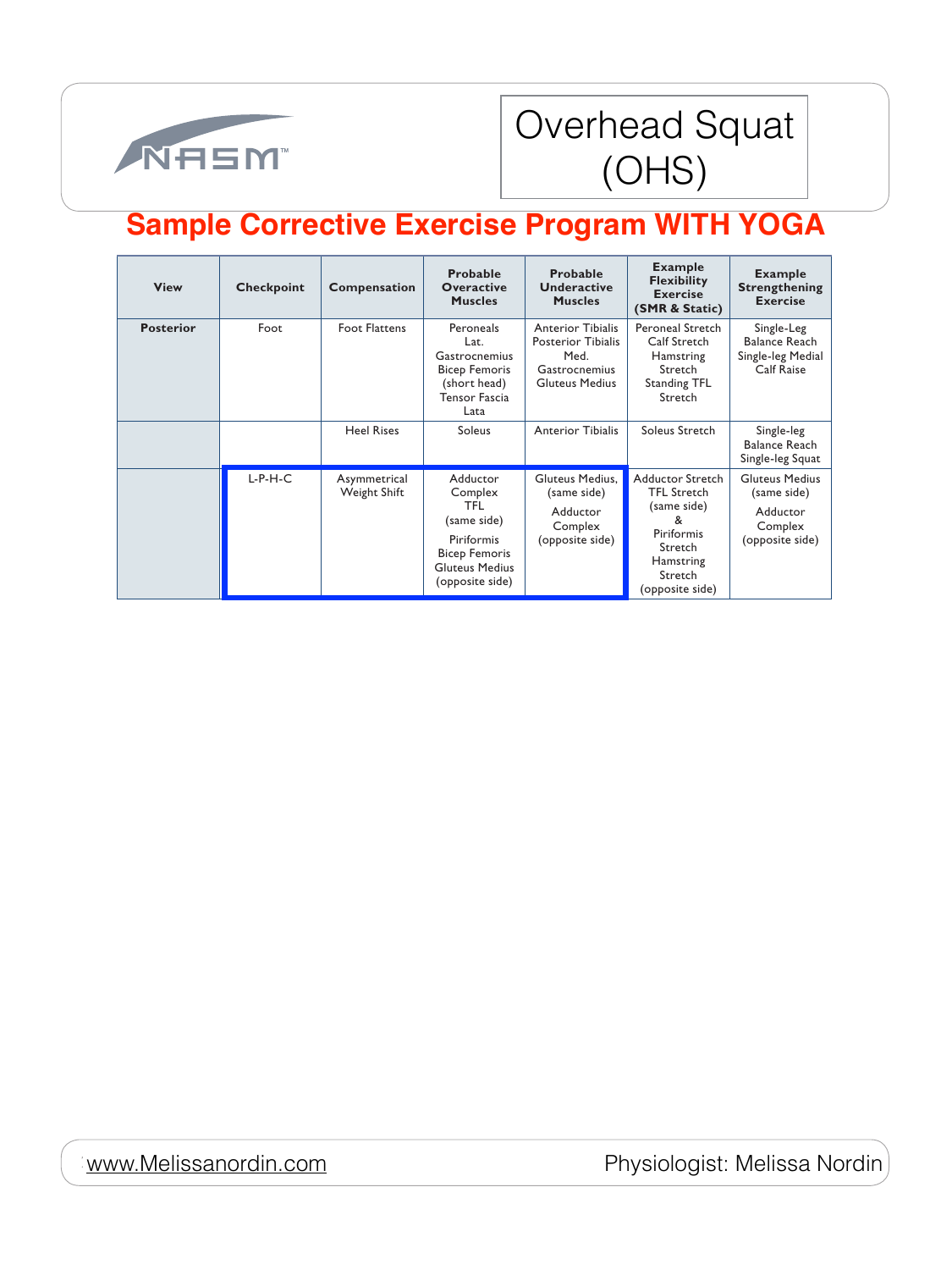



| <b>View</b>     | <b>Checkpoint</b>         | <b>Compensation</b>                                     | <b>Probable Overactive</b><br><b>Muscles</b>                                                                                        | <b>Probable</b><br><b>Underactive</b><br><b>Muscles</b>                                                                                                             |
|-----------------|---------------------------|---------------------------------------------------------|-------------------------------------------------------------------------------------------------------------------------------------|---------------------------------------------------------------------------------------------------------------------------------------------------------------------|
| <b>Anterior</b> | <b>Feet</b>               | Flatten                                                 | <b>Soleus</b><br>Lat. Gastrocnemius<br><b>Bicep Femoris</b><br>Tensor Fascia Lata (TFL)                                             | Med. Gastrocnemius<br>Med. Hamstring<br><b>Gluteus</b><br>Medius/Maximus<br>Gracilis/ Sartorius<br>Popliteus                                                        |
|                 | <b>Knee</b><br>Both R & L | Move Inward                                             | <b>Adductor Complex</b><br><b>Bicep Femoris (short</b><br>head)<br><b>TFL</b><br>Lat. Gastrocnemius                                 | Med. Hamstring<br>Med. Gastrocnemius<br><b>Gluteus Medius/</b><br><b>Maximus</b><br><b>VMO</b>                                                                      |
|                 |                           | <b>Move Outward</b>                                     | <b>PILITOLIMIS</b><br><b>Bicep Femoris</b><br><b>TFL/ Gluteus Minimus</b><br>Glutous Modius                                         | <b>Adductor Complex</b><br>Med. Hamstring<br><b>Gluteus Maximus</b>                                                                                                 |
|                 | <b>LPHC</b><br>Only R Leg | <b>Hip Hike</b><br>L Standing: R leg<br>R Standing: n/a | Quadratus Lumborum<br>(opposite side)<br><b>TFL/ Gluteus Minimus</b><br>(same side)                                                 | <b>Adductor Complex</b><br>(same side)<br><b>Gluteus Medius</b><br>(same side)                                                                                      |
|                 | Only L Leg                | <b>Hip Drop</b><br>L Standing: L leg<br>R Standing: n/a | <b>Adductor Complex</b><br>(same side)                                                                                              | <b>Gluteus Medius</b><br>(same side)<br>Quadratrus<br>Lumborum<br>(opposite side)                                                                                   |
|                 | <b>Upper Body</b>         | <b>Inward Trunk</b><br>Rotation<br>L Standing only      | Internal Oblique<br>(same side)<br><b>External Oblique</b><br>(opposite side)<br>TFL (same side)<br>Adductor complex<br>(same side) | Internal Oblique<br>(opposite side)<br><b>External Oblique</b><br>(same side)<br><b>Gluteus Medius/</b><br><b>Maximus</b>                                           |
|                 |                           | <b>Outward Trunk</b><br>Rotation                        | Internal Oblique<br>(opposite side)<br><b>External Oblique</b><br>(same side)<br>Piriformis (same side)                             | Internal Oblique<br>(same side)<br><b>External Oblique</b><br>(opposite side)<br><b>Adductor Complex</b><br>(same side)<br><b>Gluteus Medius/</b><br><b>Maximus</b> |

**Table 6**. Kinetic Chain Compensations for the Anterior View of the SLS.

#### <u>[www.Melissanordin.com](http://www.Melissanordin.com)</u>

Physiologist: Melissa Nordin

### **Sample Corrective Exercise Program WITH YOGA**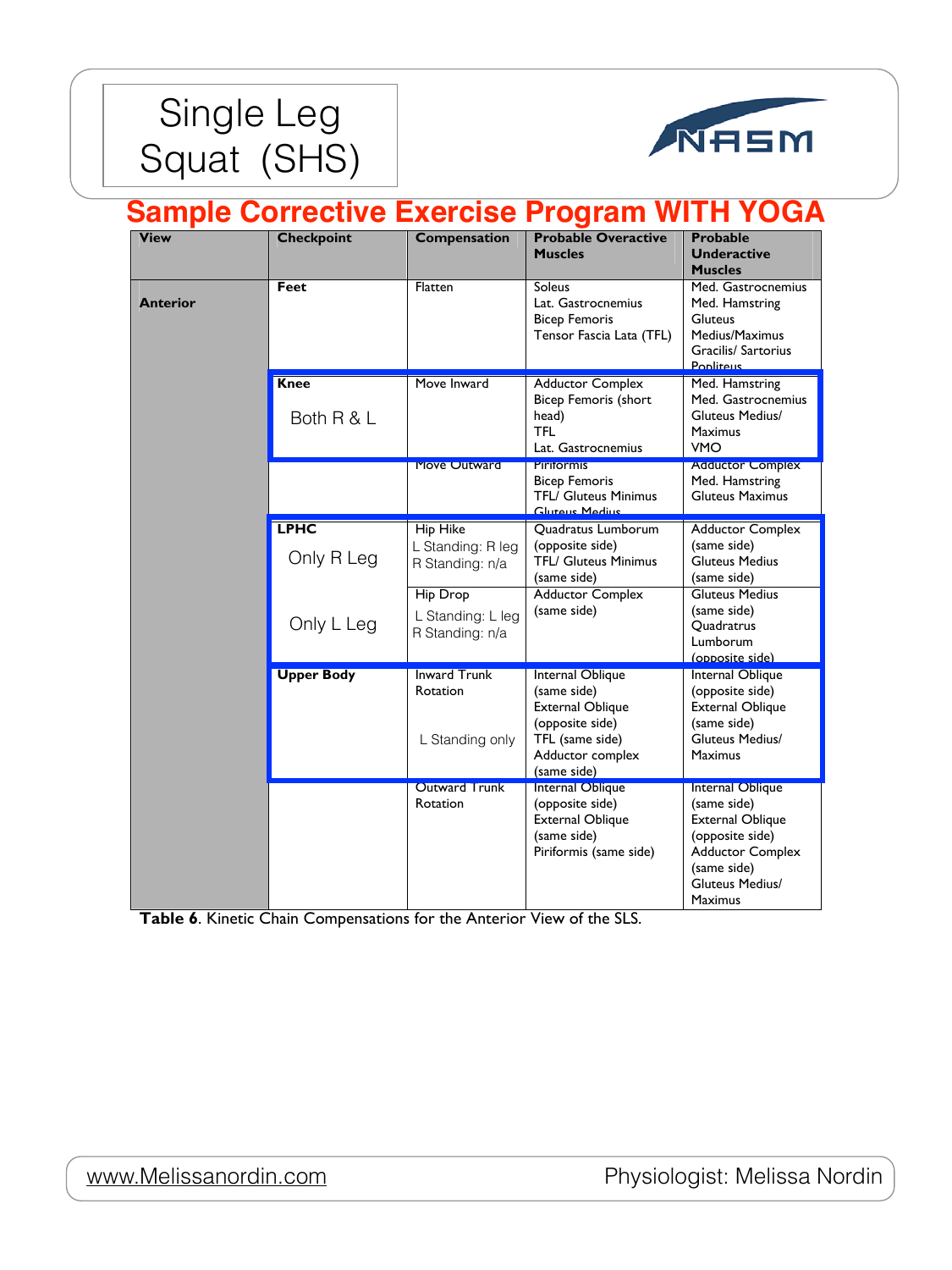

Appendix II — Corrective Exercise Program Template

| <b>INHIBIT (FOAM ROLLER)</b> |             |                            |  |  |  |  |
|------------------------------|-------------|----------------------------|--|--|--|--|
| <b>Exercise</b>              |             | <b>Sets Duration Photo</b> |  |  |  |  |
| Quad foam roller             | $\mathbf 1$ | 30-60sec                   |  |  |  |  |
| <b>TFL</b> foam roller       |             | 30-60sec                   |  |  |  |  |
| Adductors foam roller        | $\mathbf 1$ | 30-60sec                   |  |  |  |  |

## **Corrective Exercise Program Template Sample Corrective Exercise Program WITH YOGA**



[www.Melissanordin.com](http://www.Melissanordin.com) **Physiologist: Melissa Nordin** 

# **LENGTHENING (STATIC STRETCH)**

**Exercise** 

**Sets Duration Photo**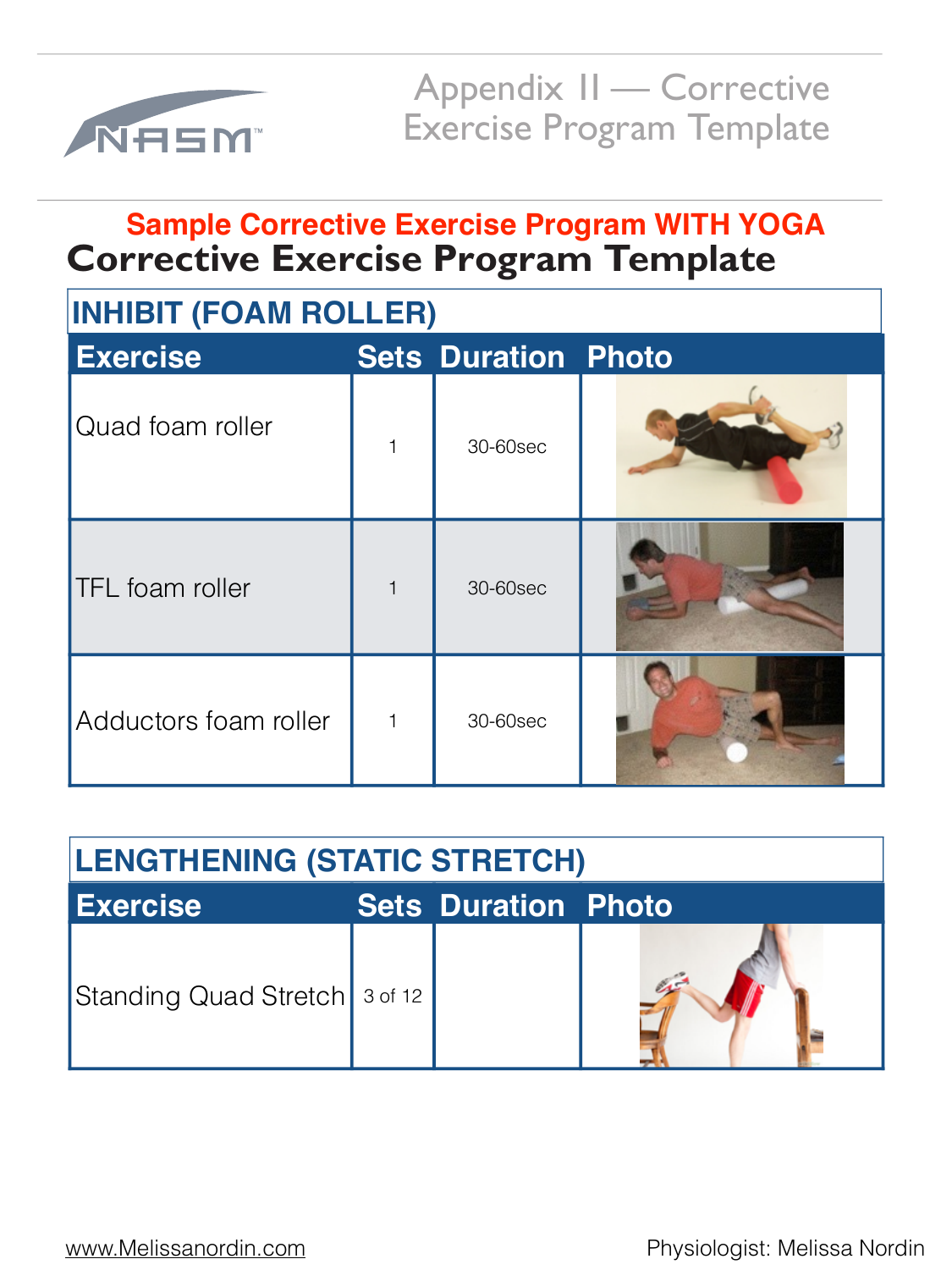

Appendix II — Corrective Exercise Program Template

| <b>Exercise</b>                                                                                                                                                                                                                                       | <b>Sets</b>                   |       | <b>Duration Photo</b> |
|-------------------------------------------------------------------------------------------------------------------------------------------------------------------------------------------------------------------------------------------------------|-------------------------------|-------|-----------------------|
| Warrior III: Extended leg<br>1. Use glut, lift leg, extend back & down<br>2. Glut "pulses"<br>*Glut strengethening, Quad<br>strengthening, even pelvis, track knee<br>cap into midline<br>**Modifications: Hands on the wall, back leg<br>drops lower | 5 sets<br>each<br>leg         | 5 sec |                       |
| Warrior III: Standing leg<br>*Isolate Quad strengthening, hold<br>kneecap in place, control hip hike and<br>hip drop<br>**Modifications: Hands on the wall, back<br>leg drops lower                                                                   | 5 sets<br>each<br>leg         | 5 sec |                       |
| Warrior I: Bent knee<br>*Leg muscles must be active on<br>both inside (adductors) and<br>outside (abductors), track knee<br>into midline                                                                                                              | 5 sets<br>each<br>leg         | 5 sec |                       |
| Warrior I: Extended back leg<br>*Isolate gluts and innner thigh<br>muscles (adductors) together,<br>spiral femur to midline, engage<br>lower abs                                                                                                      | 5 sets<br>each<br>leg         | 5 sec |                       |
| Eagle "pulses":<br>*Strengthens adductors, engage<br>abs, sit low to activate gluts,<br>**Squeeze thighs together in 5<br>$pulses = set$                                                                                                              | 2 sets<br>of 5<br>each<br>leg |       |                       |

[www.Melissanordin.com](http://www.Melissanordin.com) **Physiologist: Melissa Nordin** 

## **Corrective Exercise Program Template Sample Corrective Exercise Program WITH YOGA**

# **MUSCLE ACTIVATION: STRIKE A POSE FOR 5**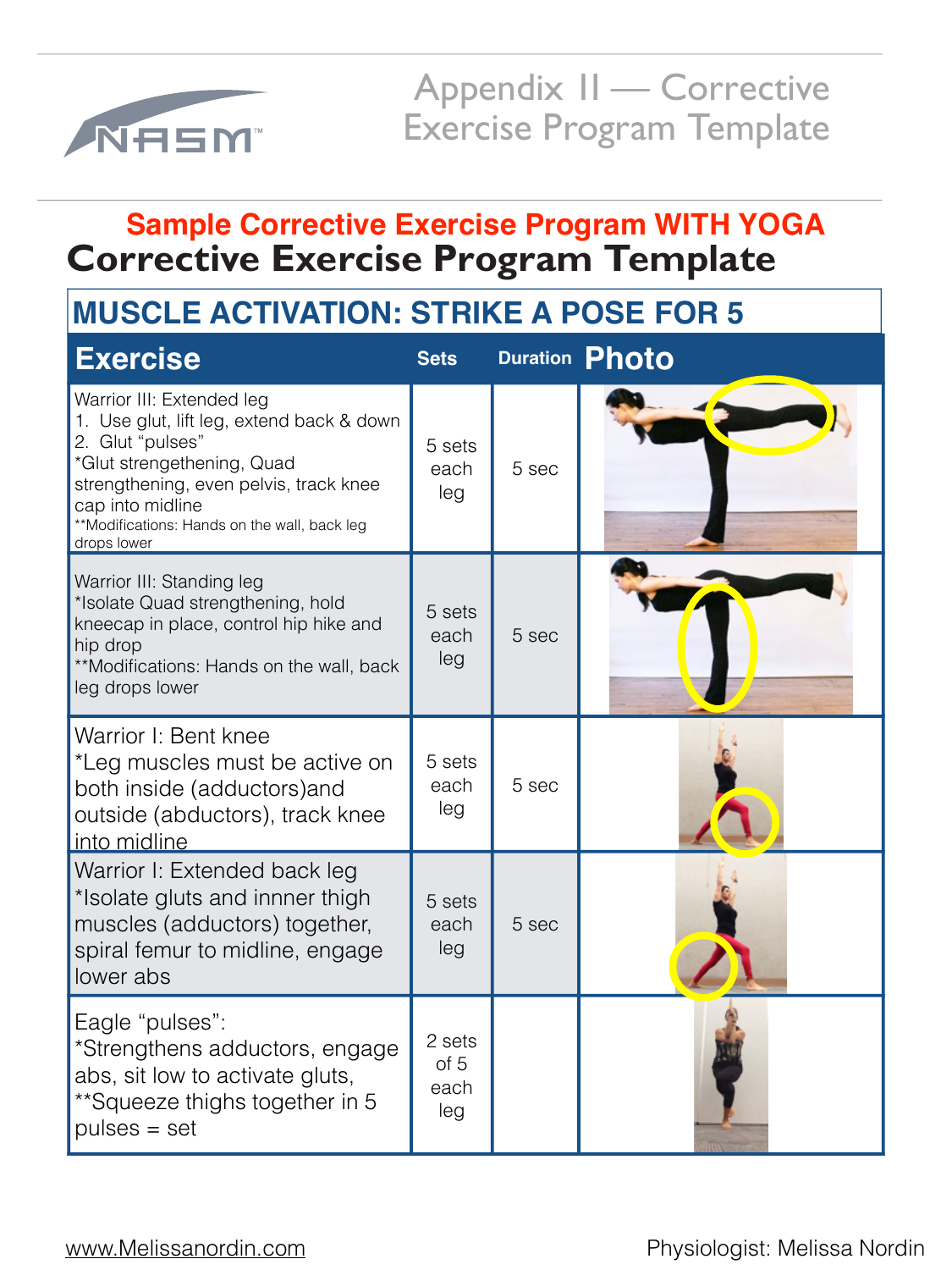

Appendix 1I — Corrective Exercise Program Template



adductor strength, back glut • **Reverse Warrior**, keeping bent knee tracking to midline, thigh low for engaged for strength





# **Corrective Exercise Program Template Sample Corrective Exercise Program WITH YOGA**

back leg adductors and gluts

## **Repeat on other leg. Do one full sequence 2x daily**

[www.Melissanordin.com](http://www.Melissanordin.com) **Physiologist: Melissa Nordin**